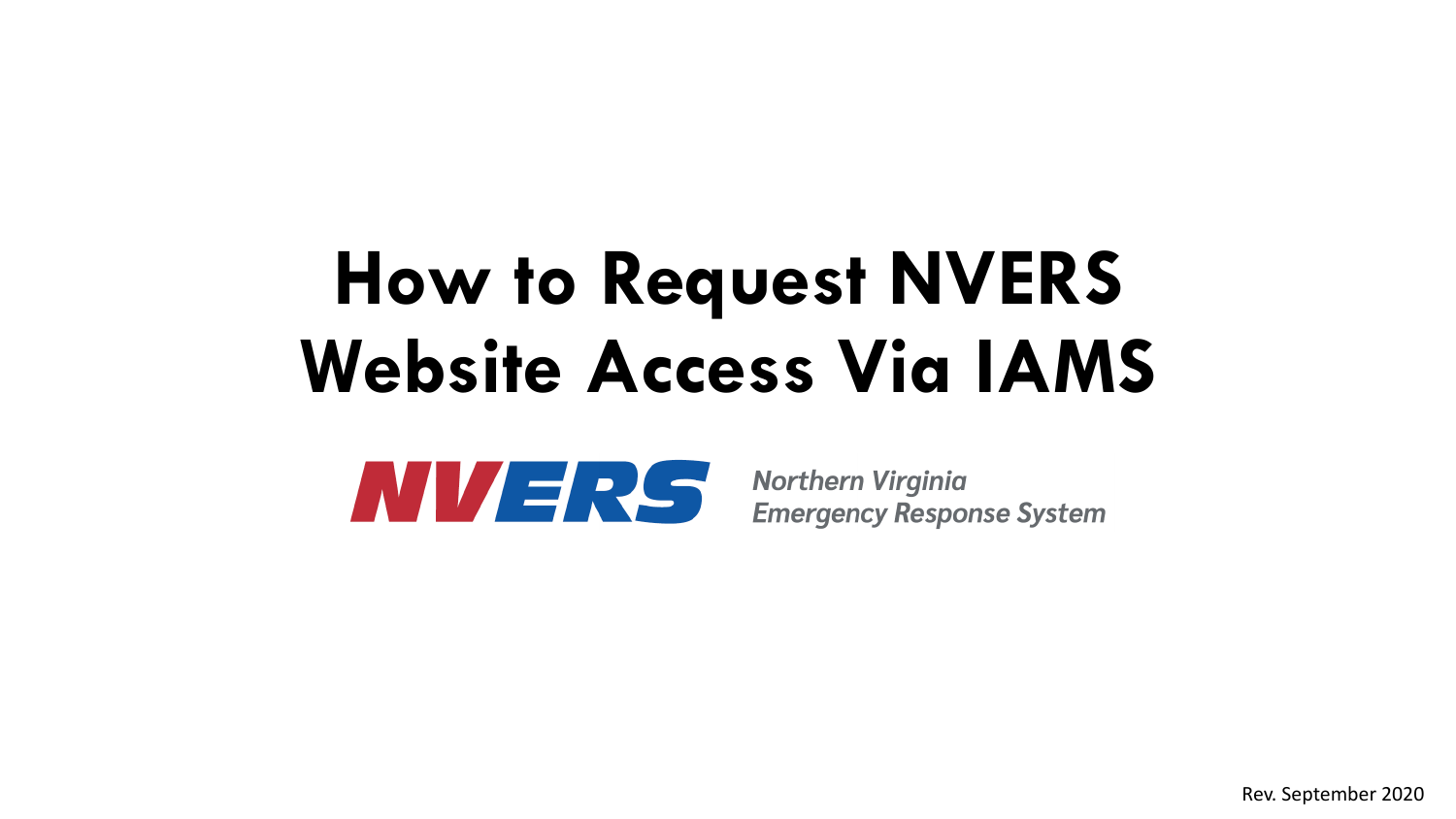## **[My locality/organization is](#page-3-0)  connected to IAMS**

**[Not Sure?](https://ncrnet.us/iams/)**

# **[My locality/organization is](#page-6-0)  NOT connected to IAMS**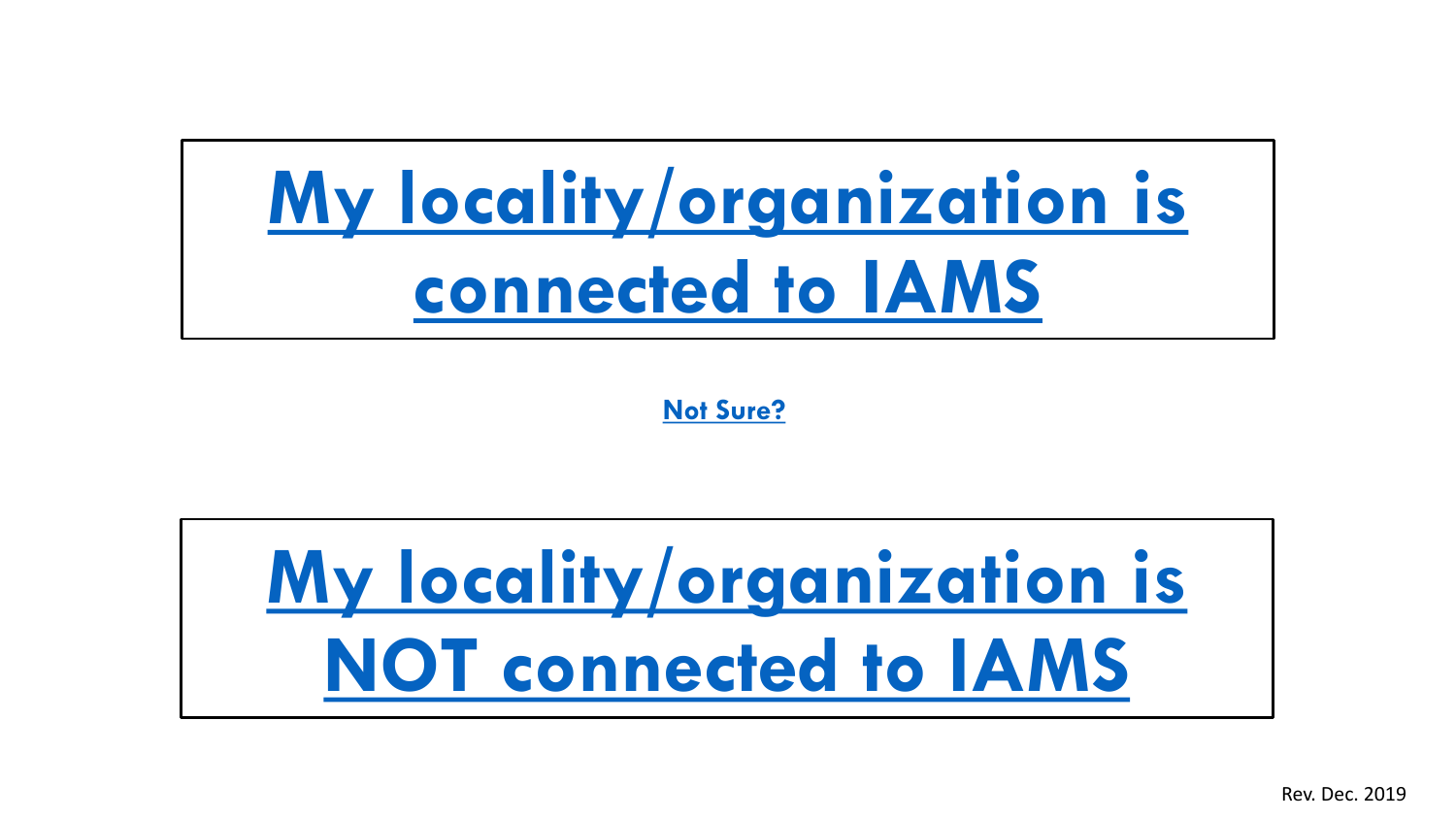## **My locality/organization is connected to IAMS**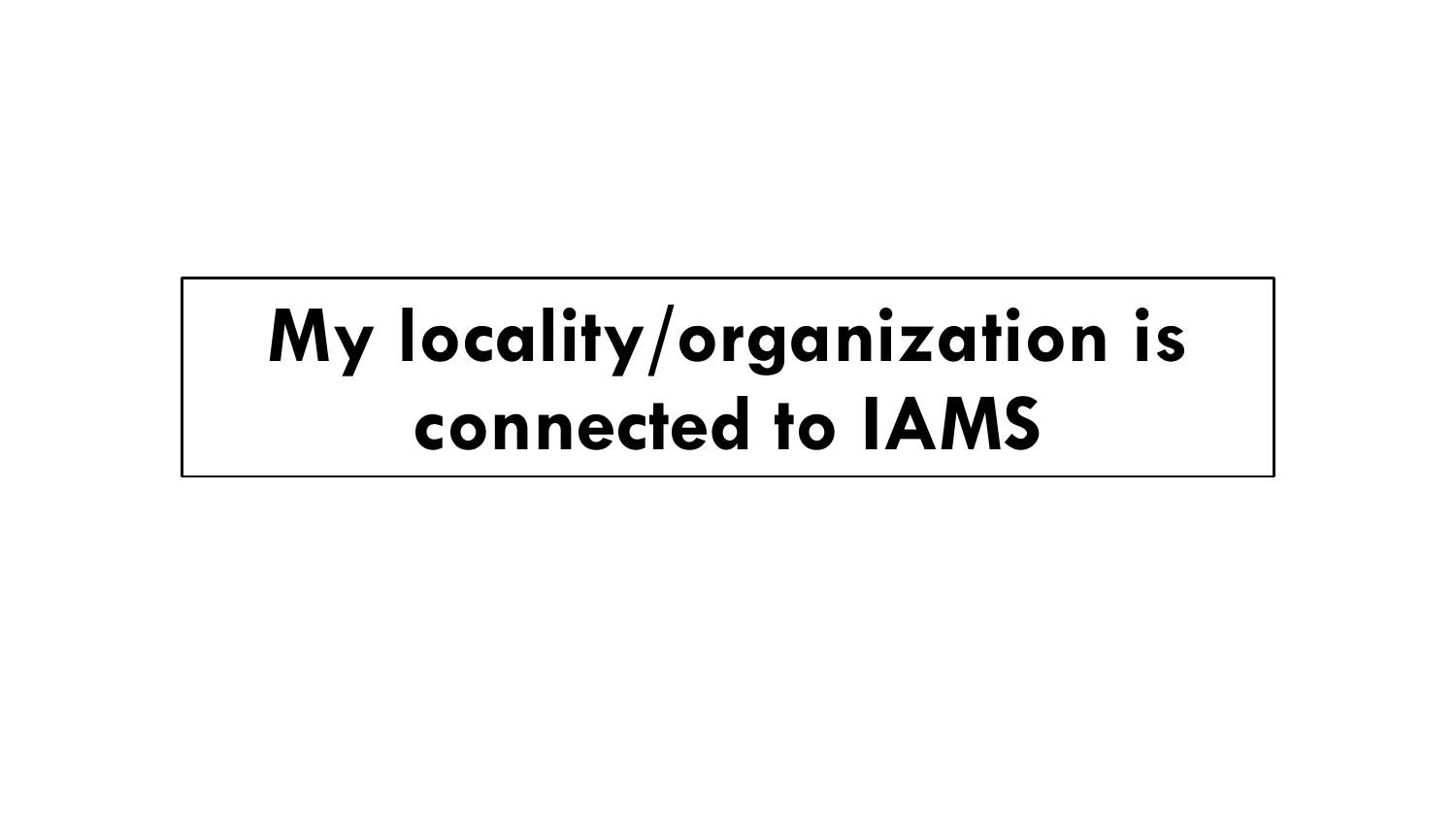### <span id="page-3-0"></span>**Step 1:**

- a) Navigate to <https://getaccess.ncrnet.us/>.
- b) Select your locality/organization and enter your email address and password.
- c) Acknowledge the security notice.
- d) Click "Request Access" from the navigation bar.
- e) Select NVERS Website.

#### National Capital Region Identity and Access Management Service

#### **Choose Authentication Source**

| Jurisdiction:<br>Remember My<br>Choice?: | Arlington County, VA<br>$\overline{\mathbf{v}}$               |      |                       |                  |         |        |
|------------------------------------------|---------------------------------------------------------------|------|-----------------------|------------------|---------|--------|
|                                          |                                                               |      | <b>Next</b>           |                  |         |        |
| IAMS                                     | <b>Andrew Slater</b>                                          | Home | <b>Request Access</b> | <b>Check Out</b> | Reports | Logout |
|                                          |                                                               |      |                       |                  |         |        |
| <b>NCRnet IAMS Get Access</b>            |                                                               |      |                       |                  |         |        |
|                                          | Welcome to your identity portal, these are your applications: |      |                       |                  |         |        |

### **Request Access to Applications**

V National Capital Region Applications

NVERS - Northern Virginia Emergency Response System Website

MDERS - Maryland Emergency Response System Website **NCRNet Applications** Everbridge **MWCOG SharePoint**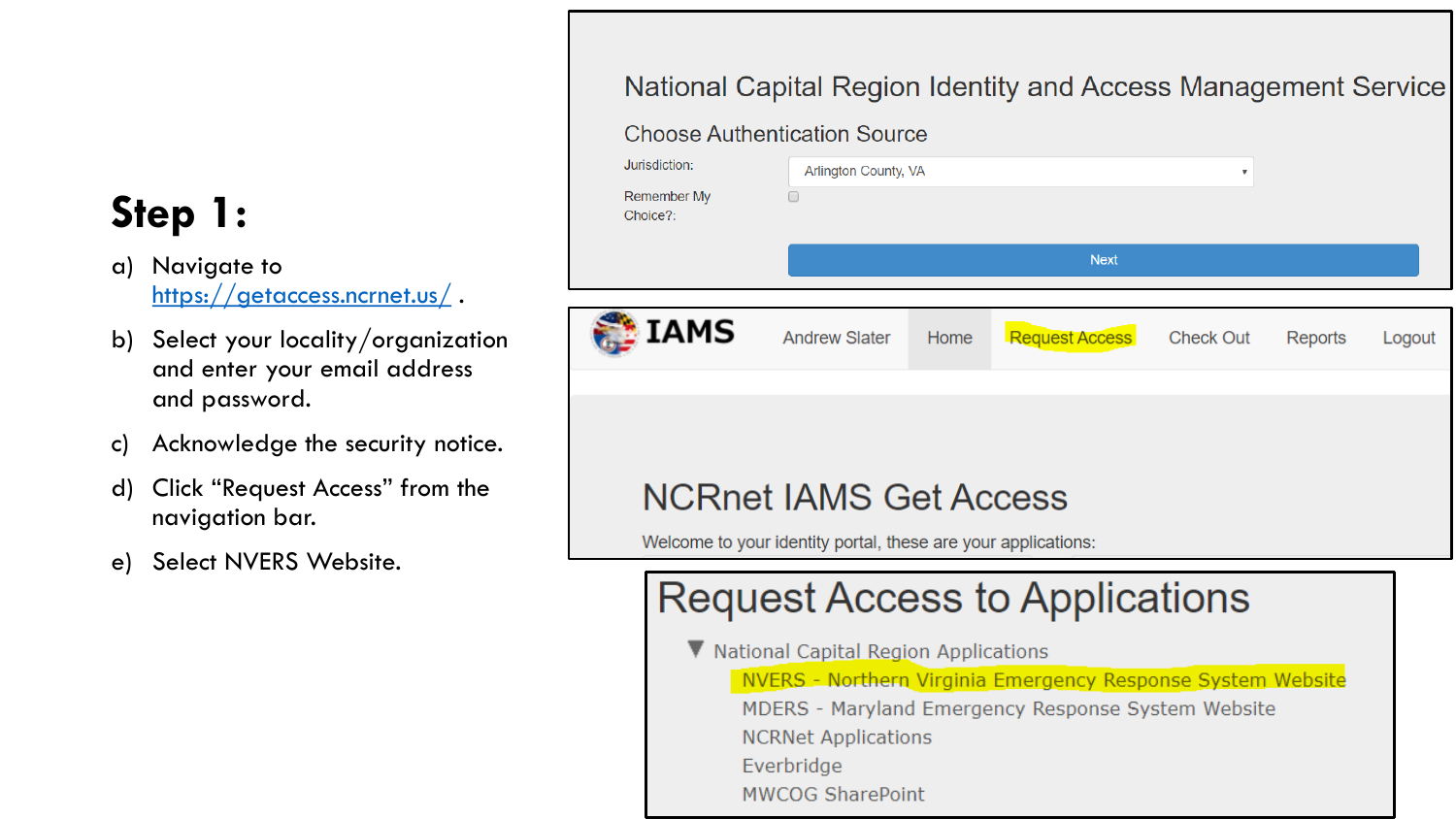### **Step 2:**

- a) Follow the on-screen instructions to request your desired role on the NVERS website/document repository.
- b) For most users, "NVERS Users" is an appropriate role to request.
- c) Select "Add to Cart"
- d) Click "Check Out" from the navigation bar.
- e) On the next page, click the "Submit Request" button.
- f) Your request will be reviewed and approved by NVERS staff in 1-3 days.

**Request Access to Applications** 

**Request Access** 

**Check Out** 

Reports

Logout

**ELAMS** 

**Andrew Slater** 

 $\blacksquare$  and the state of  $\blacksquare$ 

Home

| $\blacktriangledown$ National Capital Region Applications<br>NVERS - Northern Virginia Emergency Response System<br><b>Website</b><br>MDERS - Maryland Emergency Response System Website<br><b>NCRNet Applications</b><br>Everbridge<br><b>MWCOG SharePoint</b> |                                      | <b>NVERS - Northern Virginia Emergency</b><br><b>Response System Website</b><br>NVERS maintains a website (www.nvers.org) with a document repository<br>and other features for users to collaborate and share information. |                                                                                                                                   |
|-----------------------------------------------------------------------------------------------------------------------------------------------------------------------------------------------------------------------------------------------------------------|--------------------------------------|----------------------------------------------------------------------------------------------------------------------------------------------------------------------------------------------------------------------------|-----------------------------------------------------------------------------------------------------------------------------------|
| <b>Add To Cart</b>                                                                                                                                                                                                                                              | <b>NVERS Account Manager</b>         |                                                                                                                                                                                                                            | Account Manager permission for NVERS                                                                                              |
| <b>Add To Cart</b><br><b>NVERS Administrator</b>                                                                                                                                                                                                                |                                      |                                                                                                                                                                                                                            | Administrator permission for NVERS                                                                                                |
| <b>Add To Cart</b>                                                                                                                                                                                                                                              | <b>NVERS Board of Directors</b>      |                                                                                                                                                                                                                            | Member of NVERS Board of Directors                                                                                                |
| <b>Add To Cart</b>                                                                                                                                                                                                                                              | <b>NVERS Content Manager</b>         |                                                                                                                                                                                                                            | Content Manager permission for NVERS                                                                                              |
| <b>Add To Cart</b>                                                                                                                                                                                                                                              | <b>NVERS Fire Documents</b>          |                                                                                                                                                                                                                            | Request this role for access to NoVA fire<br>department operational manuals, informational<br>bulletins, and procedural bulletins |
| <b>Add To Cart</b>                                                                                                                                                                                                                                              | <b>NVERS Law Enforcement Content</b> |                                                                                                                                                                                                                            | <b>Access NVERS Law Enforcement Content</b>                                                                                       |
| <b>Add To Cart</b>                                                                                                                                                                                                                                              | <b>NVERS LTC</b>                     |                                                                                                                                                                                                                            | <b>NVERS LTC Access</b>                                                                                                           |
| <b>Add To Cart</b><br><b>NVERS TEC Trainer</b>                                                                                                                                                                                                                  |                                      |                                                                                                                                                                                                                            | <b>NVERS TEC Trainers</b>                                                                                                         |
| <b>Add To Cart</b>                                                                                                                                                                                                                                              | <b>NVERS Users</b>                   |                                                                                                                                                                                                                            | Typical user access to NVERS                                                                                                      |

| <b>Remove From Cart</b>                           | <b>NVERS Contributor</b> | Provides a user the ability to submit<br>and check out content within NVERS. | Supply Reason |
|---------------------------------------------------|--------------------------|------------------------------------------------------------------------------|---------------|
| Request For Someone Else<br><b>Submit Request</b> |                          |                                                                              |               |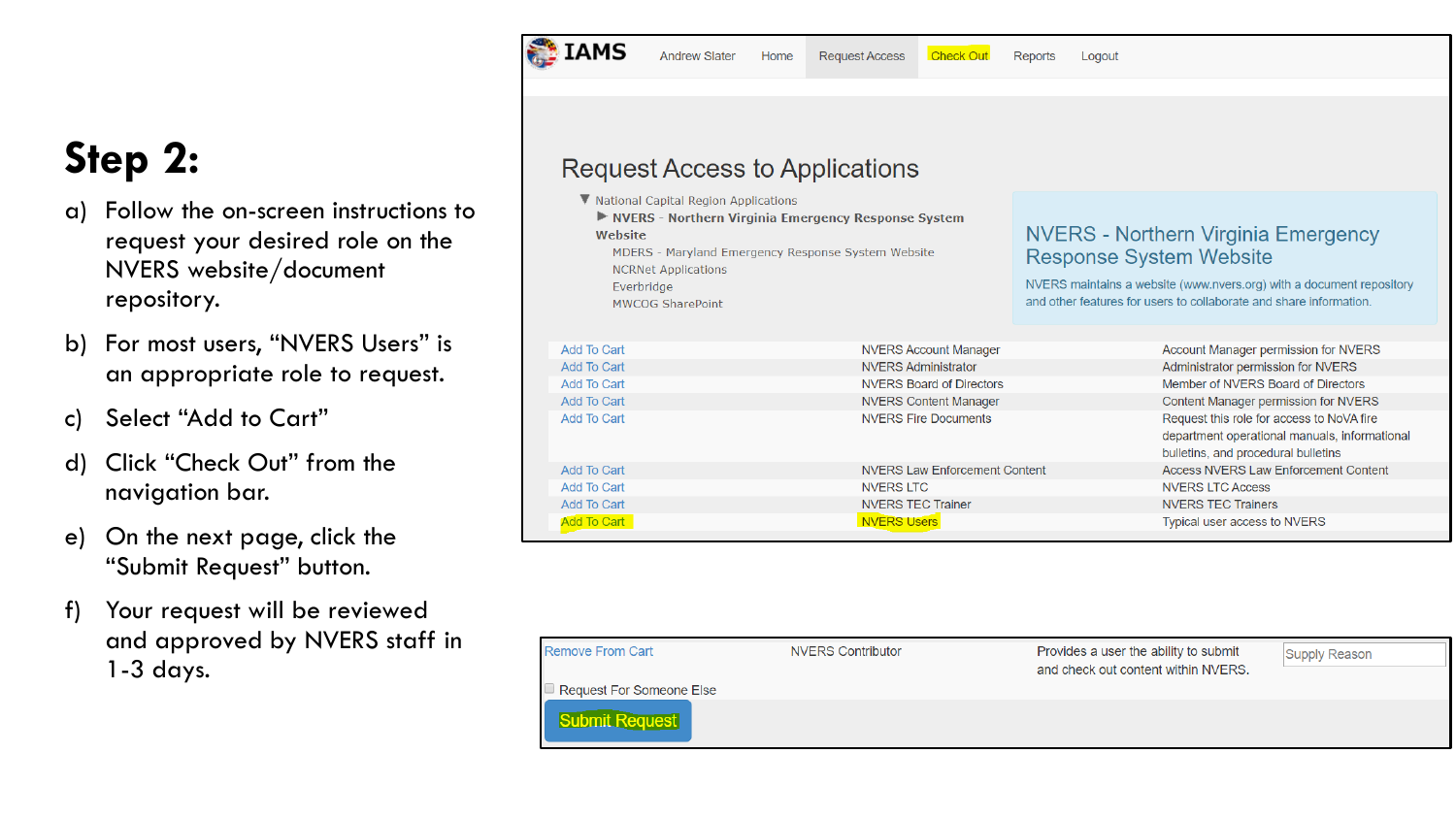## **My locality/organization is NOT connected to IAMS**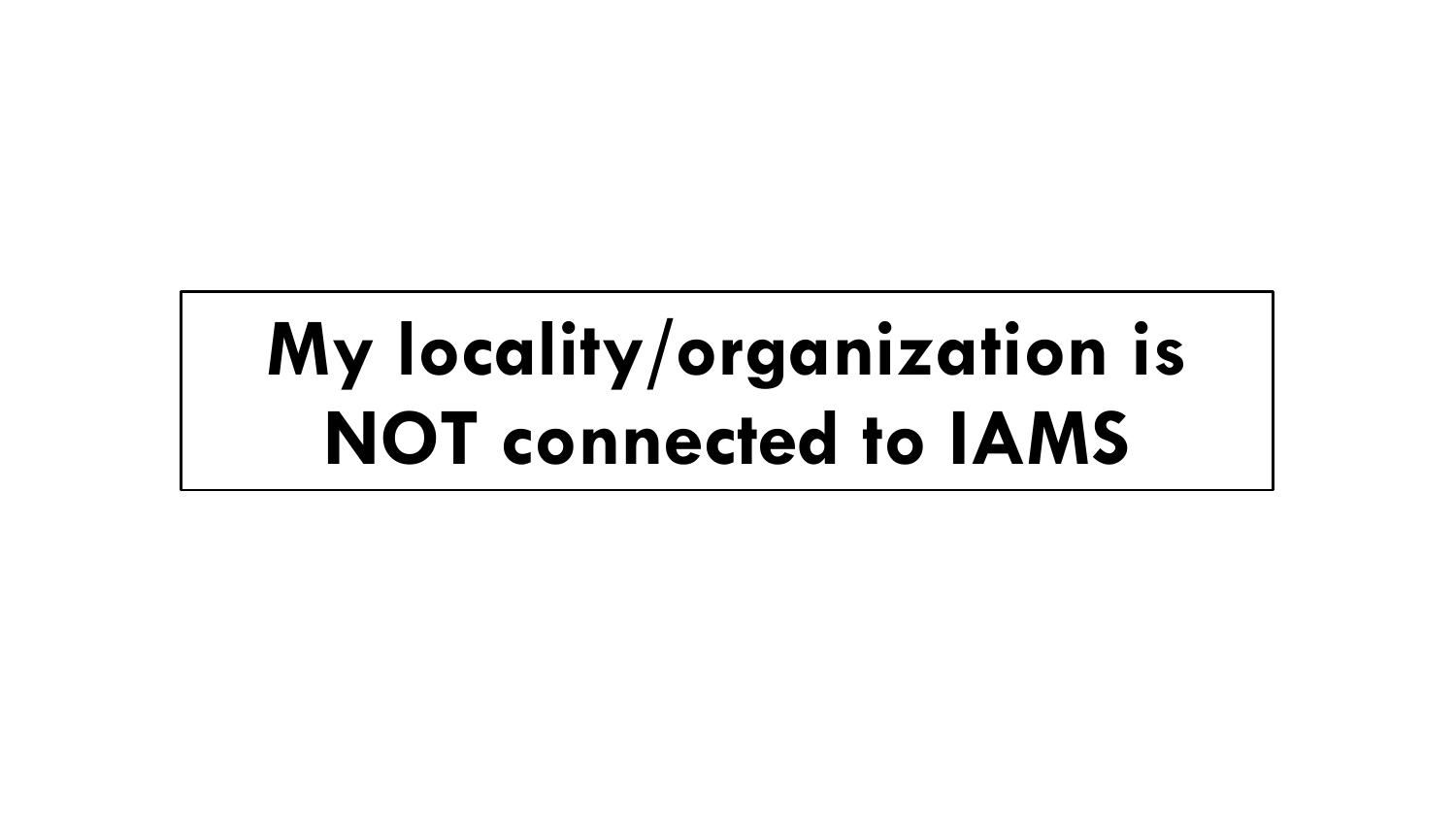### <span id="page-6-0"></span>**Steps:**

#### a) Navigate to <https://getaccess.ncrnet.us/>.

- b) Click "Enroll in IAMS" from the navigation bar.
- c) Complete the registration form
	- 1) Select "NVERS" as Sponsor Jurisdiction.
	- 2) Enter your organizational information for the remaining fields.
- d) Review and accept the IAMS access conditions, click "Register".
- e) Wait for NVERS Staff to review your registration request within 1- 3 days.
- f) Once your registration is approved, [request access](#page-3-0) to the NVERS website.



Home **Enroll in IAMS** 

Forgot My Password

#### Register

Fill out the following form to request an account with the National Capital Region Identity and Access Management Service Eiret Nome

| I II JI I VAII IU            |  |
|------------------------------|--|
| Last Name                    |  |
| <b>Email Address</b>         |  |
| <b>Confirm Email Address</b> |  |
| Phone                        |  |
| Title                        |  |
| <b>Sponsor Name</b>          |  |
| <b>Sponsor Email Address</b> |  |
| Sponsor Phone Number         |  |
| <b>Sponsor Jurisdiction</b>  |  |
| Reason                       |  |
|                              |  |